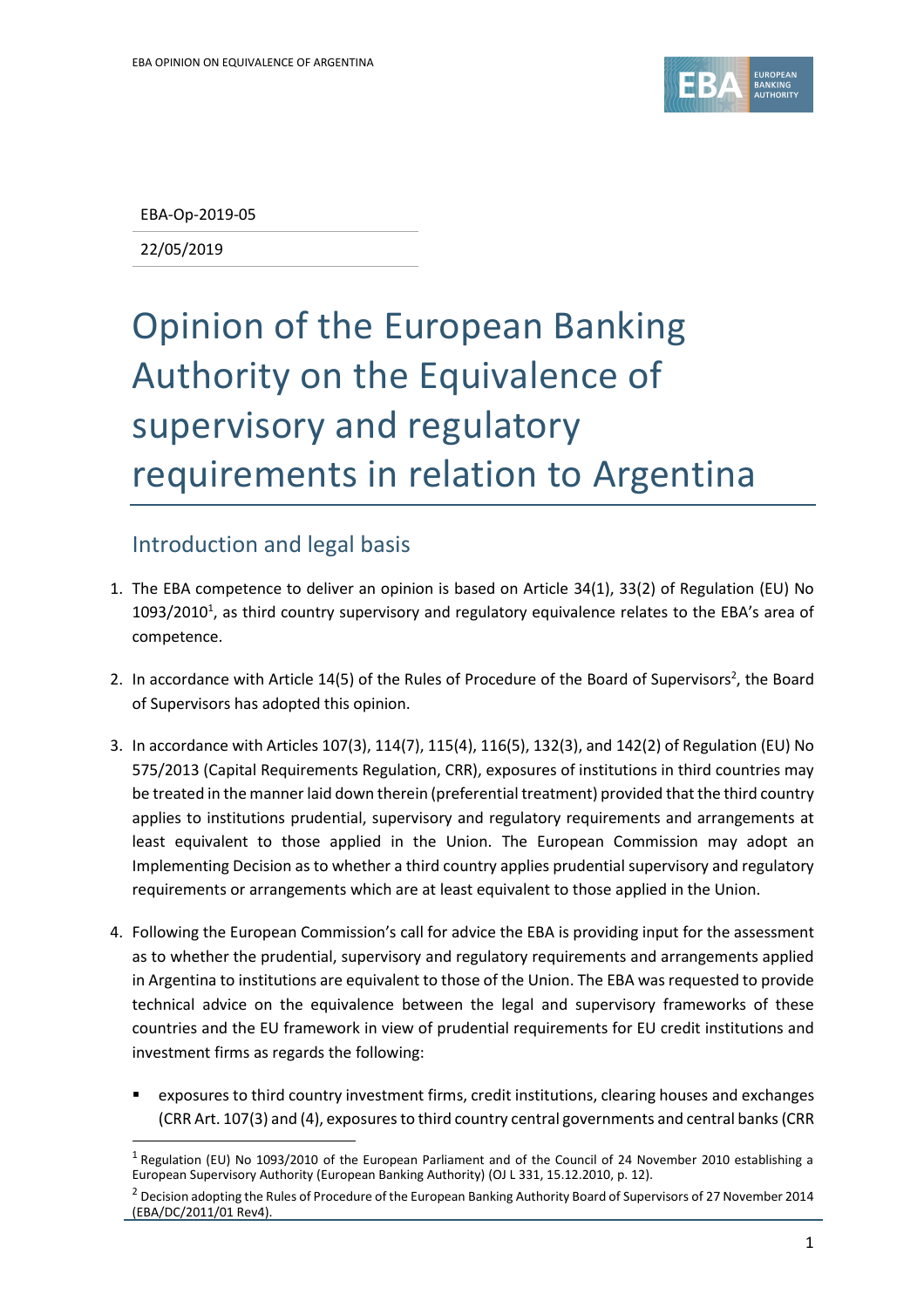

Art. 114 (7)), exposures to third country regional governments or local authorities (CRR Art. 115 (4)), exposures to third country public sector entities (CRR Art. 116 (5), exposures in the form of units or shares in third country CIUs (Collective Investment Undertaking) (CRR Art. 132 (3)); and

with regards to the definition of a large financial sector entity (CRR Art. 142 (4)).

## Assessment scope, process and methodology

- 5. The EBA established a Network of Equivalence (NoE) composed of experts from national competent authorities to support the assessment work. The network developed a questionnaire to facilitate the collection of data and guide the equivalence assessment. The assessment work has been based on the input from the relevant third country authorities in the questionnaire, as well as subsequent communication with the authorities and relevant local legislative and regulatory documents.
- 6. The scope of the assessment covers the regulatory and supervisory framework for credit institutions as foreseen in CRR and CRD.
- 7. The assessment is structured in eight topics covering several sections which are assessed using a qualitative approach with a five-grade scoring scale (super-equivalent, equivalent, largely equivalent, partially equivalent, and non-equivalent). At country level a two-grade scoring scale is used (equivalent, non-equivalent) aggregating the section and topic scores.
- 8. The equivalence assessment is based on the relevant supervisory and regulatory framework in force as documented in domestic laws and regulations and explained by local authorities. During the assessment, the EBA Staff and some experts from NoE conducted dedicated on-site visits at the third-country authorities, which allowed to gain a full understanding of the actual application the supervisory framework, as well as to clarify certain aspects of regulatory provisions.
- 9. The assessment of equivalence is based on legislation and regulation in force at the time of the assessment. Whereas planned and future regulation can be mentioned in the assessment, it is not considered to be an adequate support for the equivalence decision, unless it is already in a very advanced stage.